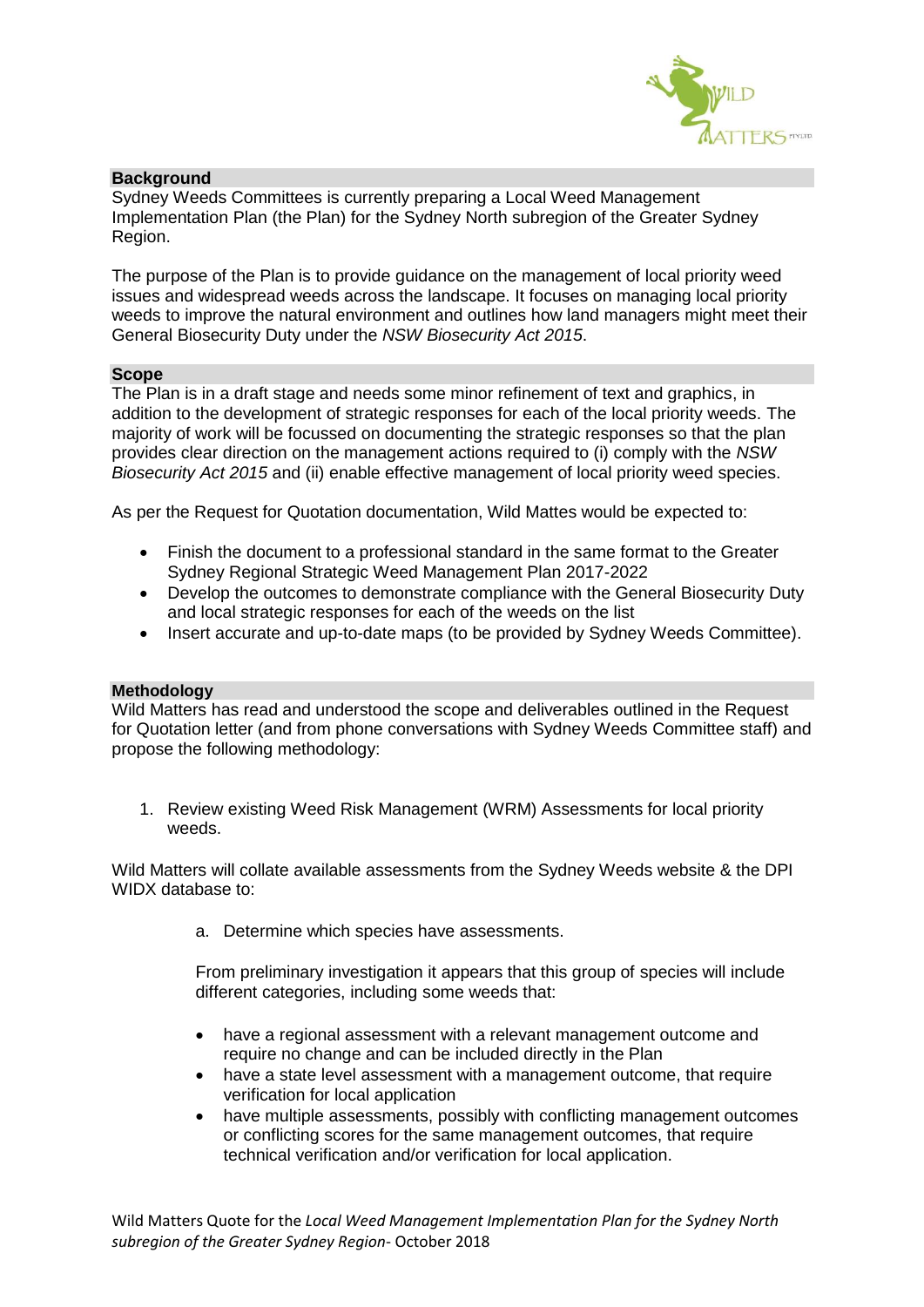

b. Prepare a list of species that require either refinement of existing assessment or execution of new assessment.

In the case of the second and third category (listed above in 1a) there will be work required to determine an accurate management outcome for the North Sydney subregion. A list of these species will be drafted.

c. Liaise with Sydney Weeds Committee on the best approach to deal with gaps.

Wild Matters will discuss findings with Sydney Weeds Committee staff. This may include advice on whether WRM assessments can be considered valid and accurate. Based on our experience with the assessments in WIDX it will be essential to verify some, if not many, of the assessments to ensure they are technically accurate and relevant at the sub-regional level.

2. Review the Local Weed Management Implementation Plan.

Wild Matters will revise and update existing content and, where necessary, undertake restructuring of the document for ease of reading. Consideration will be given to relevant plans, strategies and legislation, including:

- the Greater Sydney Regional Strategic Weed Management Plan 2017-2022
- the NSW Biosecurity Strategy 2013-2021
- the *NSW Biosecurity Act 2015.*

Updated maps and images (to be provided by Sydney Weeds Committee) will be inserted.

3. Stakeholder workshop to refine WRM gaps.

Wild Matters proposes the most efficient way to verify assessments is through a workshop with local stakeholders. This will enable technical experts to process priority species in one batch to determine a relevant management outcome at the subregional level.

Wild Matters will undertake preparation activities, including status of existing assessments and a methodology for revising existing assessments or undertaking rapid assessments for species with no existing assessment. Wild Matters will work with Sydney Weeds Committee to develop an appropriate approach, structure and agenda for the workshop.

Assessment outcomes will be collated and incorporated in the Plan.

Note – in order to keep workshop costs to a minimum this quote excludes:

- Workshop organisation, including email correspondence with workshop attendees, invitations, RSVPs etc.
- General logistics, including venue hire, catering, transport.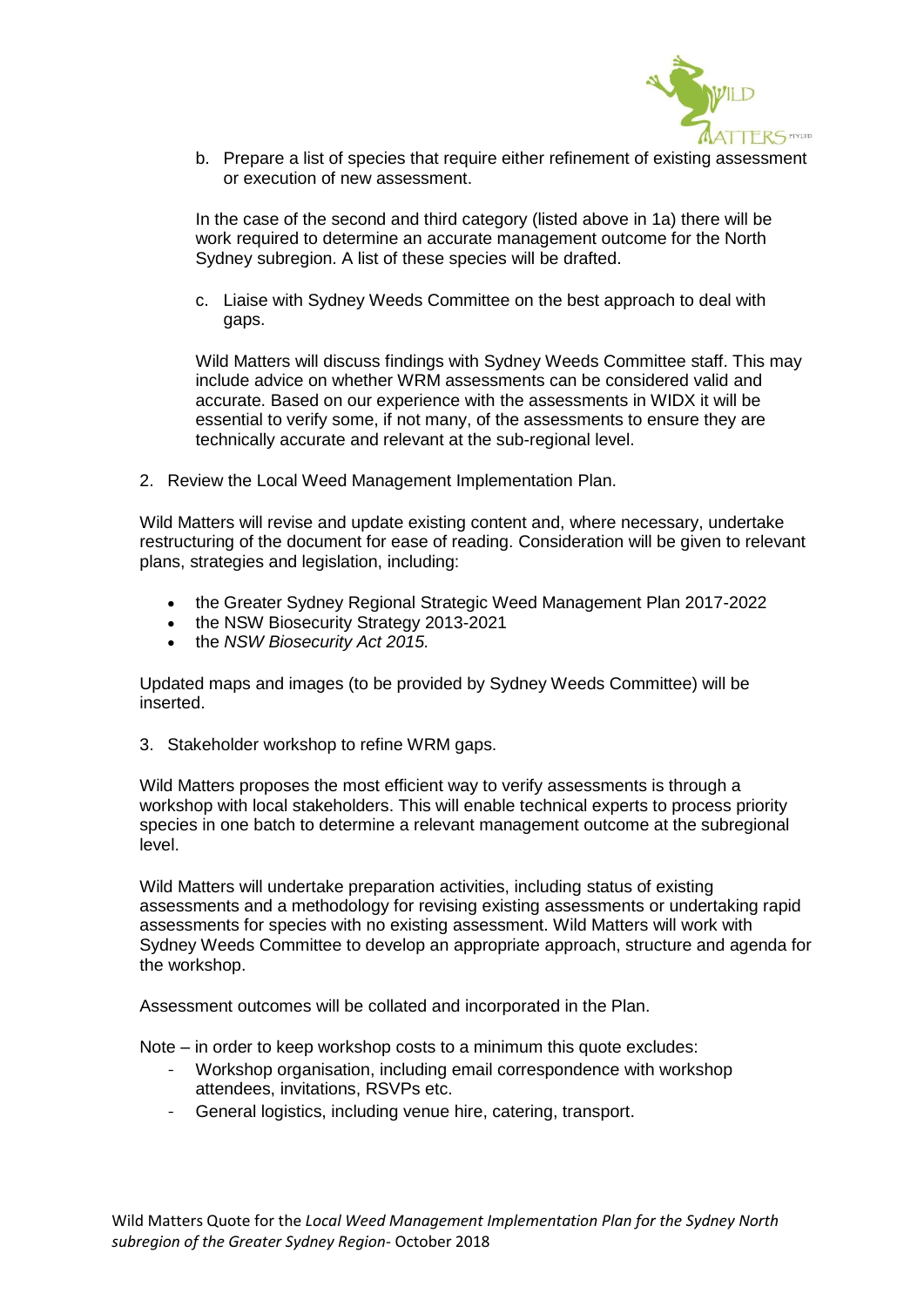

### **Pricing**

The price for these services has been itemised in Table1.

# **Table 1 – Project Fees**

| <b>Tasks</b>                                               | <b>Unit/hrs</b> | Rate    | <b>Total</b> |
|------------------------------------------------------------|-----------------|---------|--------------|
|                                                            |                 |         |              |
|                                                            | \$              |         |              |
| <b>Review of existing Weed Risk Management Assessments</b> | 10.5            | \$110   | \$1540       |
| for local priority weeds. Includes:                        |                 |         |              |
| review available assessments on Sydney                     |                 |         |              |
| Weeds website & WIDX                                       |                 |         |              |
| use existing assessments to collate relevant               |                 |         |              |
| management priority categories where<br>available          |                 |         |              |
| prepare list of species that require WRA or                |                 |         |              |
| refinement of existing                                     |                 |         |              |
| liaise with Sydney Weeds Committee on                      |                 |         |              |
| findings.                                                  |                 |         |              |
|                                                            | 3               | \$880   | \$2640       |
| Review and update plan content. Includes:                  |                 |         |              |
| revise and update general content                          |                 |         |              |
| restructuring of goals, objectives etc                     |                 |         |              |
| insertion of maps<br>$\blacksquare$                        |                 |         |              |
| drafting WRM strategic responses.                          |                 |         |              |
| Stakeholder workshop to refine WRM gaps. Includes:         |                 |         |              |
|                                                            |                 |         |              |
| Preparation & delivery                                     | 3               | \$880   | \$2640       |
| <b>Travel costs</b>                                        | 1               | \$500   | \$500        |
| Project Management - fixed fee 15% of above costs          | 1               | \$4,030 | \$1098       |
| <b>Total</b> – includes GST                                |                 |         | \$8418       |

## **Communication**

Wild Matters is proud of its reputation as being responsive and sensitive to the needs of our clients. For resourcing purposes much of the engagement and consultation work proposed in this submission will be via phone and email communication. We will, however, adapt communication as required and as the project progresses.

## **Reporting**

Wild Matters will ensure Sydney Weeds Committee staff are kept informed on progress, both through fortnightly updates and other regular communication as needed.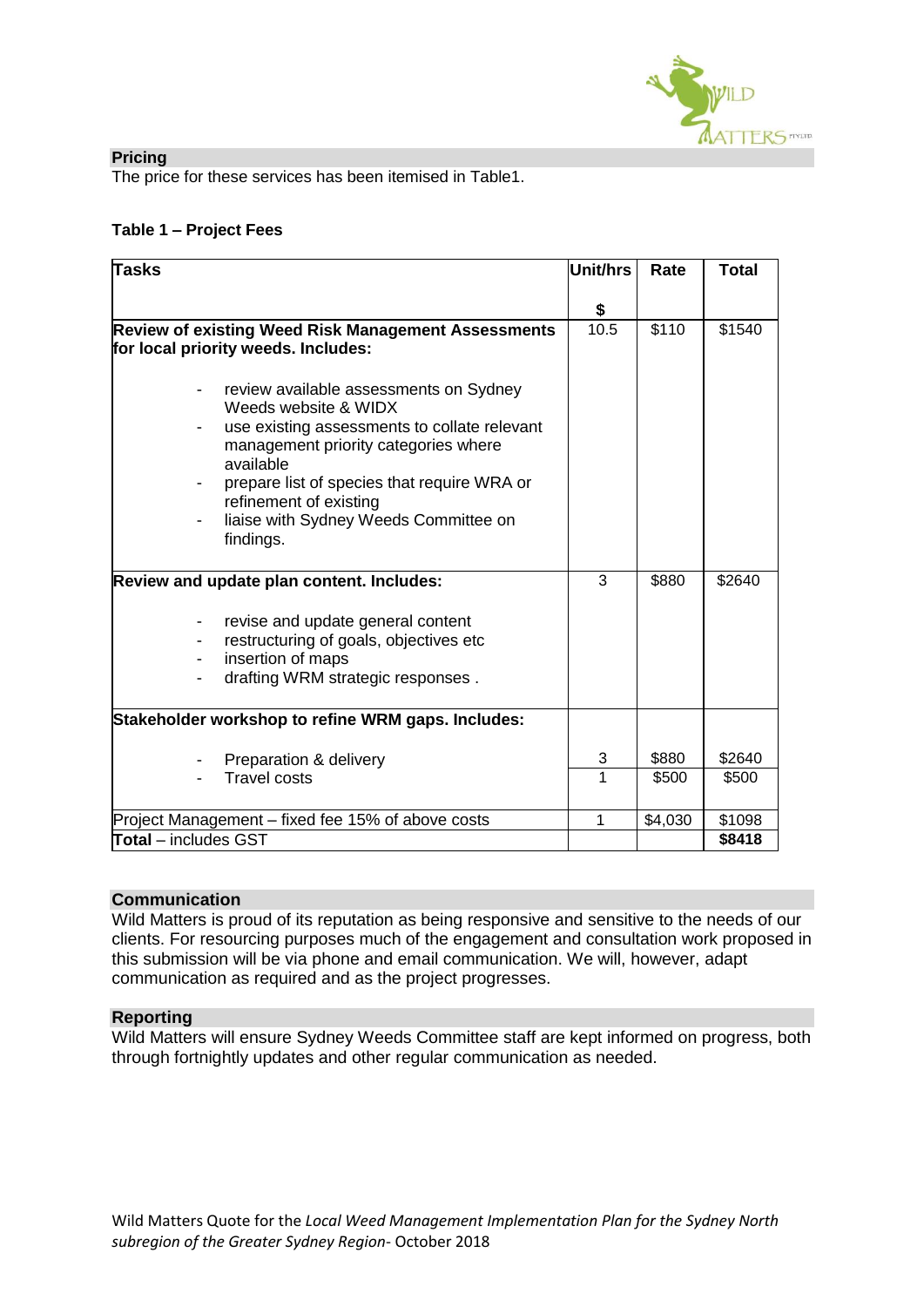

| <b>Company details</b>                                                       |                                            |  |  |  |  |
|------------------------------------------------------------------------------|--------------------------------------------|--|--|--|--|
| Name of Supplier and address of Wild Matters Pty. Ltd.<br>registered office: |                                            |  |  |  |  |
|                                                                              | 11 Templeton Street Castlemaine, VIC, 3450 |  |  |  |  |
| Australian Business Number:                                                  | 19 152 749 230                             |  |  |  |  |
| Name of Principal Contact:                                                   | Matt Sheehan                               |  |  |  |  |
| Telephone:                                                                   | 0427 722 793                               |  |  |  |  |
| Mobile:                                                                      | 0427 722 793                               |  |  |  |  |
| Email:                                                                       | matt@wildmatters.com.au                    |  |  |  |  |

### **Supplier's experience**

Established in 2011, Wild Matters Pty. Ltd. operates Australia-wide in the fields of natural resource management (NRM), agriculture and the environment, with specialisation in biosecurity (invasive plants and animals). Wild Matters work from the local to the national level, from strategic planning through to on-ground implementation.

Wild Matters provides policy, strategic and operational advice and program delivery. Clients include government, industry, NRM bodies and community groups. We also have extensive experience in community and stakeholder engagement through consultation, facilitation, delivery of presentations and information sessions, training, development of extension material (content and design) and survey and questionnaire design.

We have staff who specialise in monitoring and evaluation design, implementation and support, including the use of program logic. Wild Matters operate on a national scale, are linked in to NRM networks and have extensive knowledge of relevant policies and legislation and current weed and pest programs at national, state and regional scales.

Wild Matters has a proven track record in providing high quality services at competitive prices, with on-time delivery, exceptional financial management and flexibility to meet client requirements. Wild Matters Pty. Ltd. has delivered a number of comparable projects which can be viewed on our website: www,wildmatters.com.au. Of particular relevance is the (current) development of the:

• North Coast Local Land Services Regional Weeds Committee: Development of mandatory documents (Communication and Engagement Strategy and the New Incursion and Rapid Response Plan), as required under the Weeds Action Program (WAP).

- NSW Department of Primary Industries: Development of weed wise profiles
- NSW Department of Primary Industries: Providing technical review of weed risk assessments that have been entered into WIDX and are awaiting approval.

### **Key Personnel**

Wild Matters Pty. Ltd. staff have extensive experience in drafting invasive species strategies and plans, including supporting activities such as literature reviews, gap analysis, stakeholder engagement, communication, policy and legislative review, project management and monitoring and evaluation. Wild Matters staff also have excellent networks in invasive species management, as well as established working relationships with DELWP staff.

Dr Matt Sheehan will lead the delivery of the services, supported by Shauna Potter.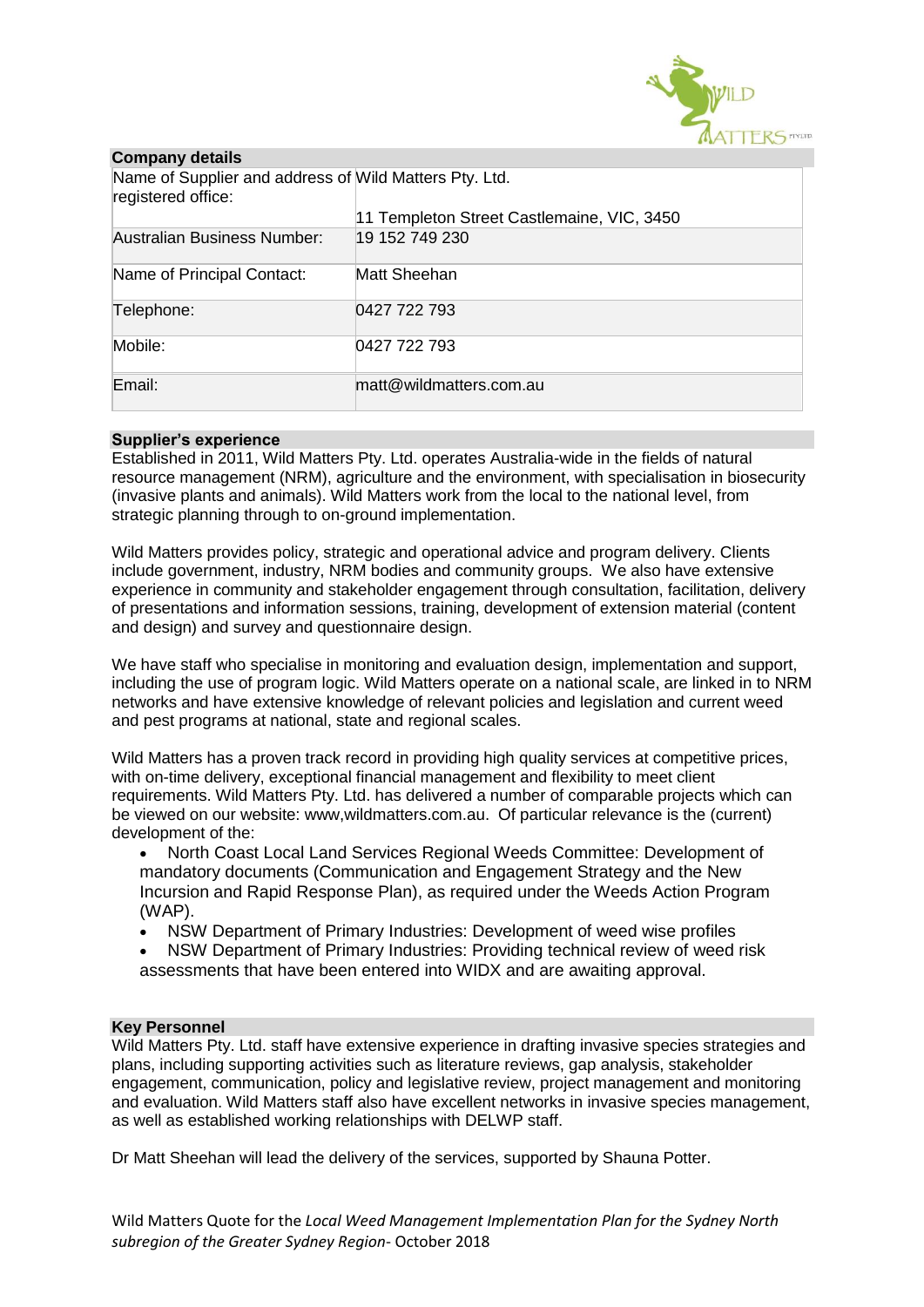

## Dr Matt Sheehan

Matt holds a Bachelor of Applied Science (Hons) from Latrobe University and a PhD in invasive plant research from the University of Tasmania. He has over 19 years' experience in NRM project management, pest animal and weed management, facilitation and community engagement, negotiation and conflict resolution, environmental monitoring and evaluation, invasive plant identification and invasive species strategic planning.

Matt worked as a Weeds of National Significance Coordinator from 2008 to 2011, and during this time, planned and delivered over 50 workshops and field days Australia-wide for land managers on the identification and management of *Nasella* grasses. He played a key role in :

- Revising the Chilean Needle Grass Best Practice Manual and guide,
- Developing workshop and field kits, which included herbarium specimens, photographs and hand lenses.
- Developing the willows best practice management DVD,
- Developing the Chilean Needle Grass 'Slashing Weed Spread' DVD, and
- Assisting with the development of the Asparagus and broom best practice management manuals.

Since 2008, Matt has specialised in leading participatory consultation processes to facilitate the development and adoption of national and state strategies and frameworks in pest animal and weed management. He has developed a range of engagement styles that are tailored to the target audience. He has experience in dispute resolution, negotiation and mediation and managing the expectations of those with whom he engages.

In recent years, Matt has worked as an integral member of the Pest and Weeds Unit at the Office of Environment and Heritage. He led the consultation process and drafted the strategic plans for 9 Key Threatening Processes (KTPs) under the NSW Government's Saving our Species program. Matt has recently finished a state-wide review of community-led pest animal programs in NSW on behalf of NSW Department of Primary Industry.

Matt is well connected to weed and pest animal managers throughout Australia and is currently working on:

- Review and approval of Weed Risk Management Assessments for DPI NSW
	- North Coast Local Land Services Regional Weeds Committee: Development of mandatory documents, as required under the Weeds Action Program (WAP).

### Ms Shauna Potter

Shauna holds a Bachelor of Applied Science from the University of South Australia and has over 19 years' experience in ecological restoration and revegetation, biosecurity (specialising in invasive species management), developing invasive plant identification tools, establishing and implementing monitoring and evaluation frameworks for major programs, project management, facilitation, strategic planning, policy and legislative review and revision, management of cabinet processes, business continuity planning and community and industry engagement.

During her time as a Weeds of National Significance Coordinator (2008 – 2013) Shauna led the review of the **[Bridal Creeper Strategic Plan](http://weeds.ala.org.au/WoNS/bridalcreeper/docs/WEEDS-Bridal%20creeper-06-FINAL(13Mar13).pdf)** and subsequently drafted the **Opuntioid Cacti** [Strategic Plan.](http://weeds.ala.org.au/WoNS/opuntioidcacti/docs/national_strategic_plan_opuntioid_cacti.pdf) Her role as WoNS coordinator required extensive stakeholder engagement and the delivery of presentations, workshops and field days.

Shauna is experienced in tailoring communication and engagement methods to a wide variety of stakeholders. More recently, Shauna has led the development of monitoring and evaluation frameworks for major irrigated horticulture programs in South Australia. She is experienced in the use of Program Logic to describe and develop program outcomes, indicators and key evaluation questions, as well as designing evaluation schedules to assess program performance and accountability.